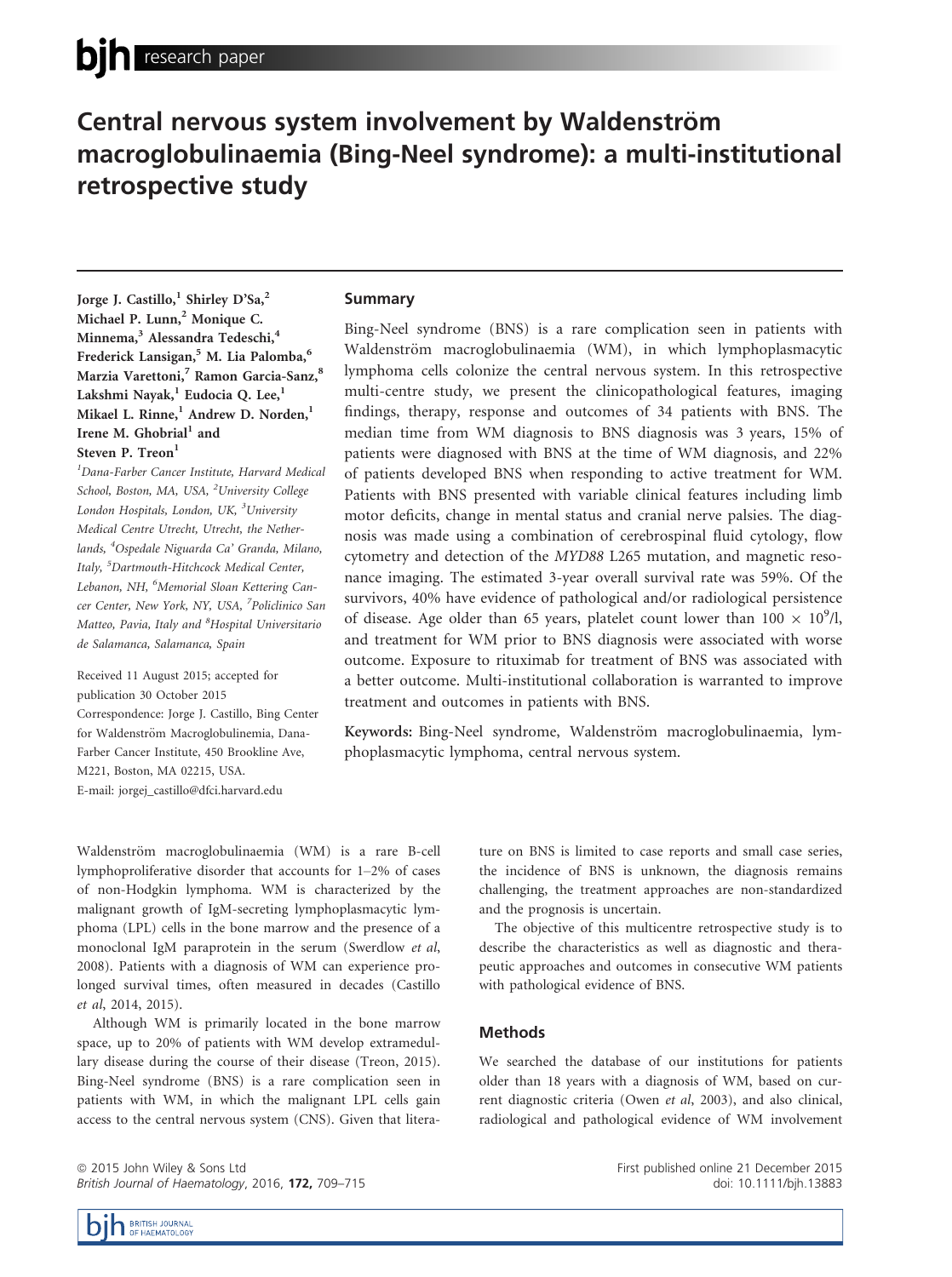in the CNS. The presence of leptomeningeal enhancement by magnetic resonance imaging (MRI) and/or the presence of phenotypic malignant lymphoplasmacytoid cells in cerebrospinal fluid (CSF) cytology or clonal B-cells in the CSF flow cytometry were considered evidence of CNS involvement by WM. The Institutional Review Boards from all participating centres approved the present study. This study includes updated data from previously published cases (Varettoni et al, 2015; Vos et al, 2015).

Clinical [age at WM diagnosis, age at BNS diagnosis, sex, Eastern Cooperative Oncology Group (ECOG) performance status, previous therapies, response to most recent therapy, presence of extramedullary involvement], laboratory (blood counts, immunoglobulin levels, albumin, beta-2-microglobulin) as well as diagnostic procedures (i.e. CSF and imaging studies) and therapies received by these patients (i.e. intrathecal and/or systemic) are presented descriptively. The International Prognostic Scoring System for Waldenström Macroglobulinaemia (IPSSWM) was calculated using established criteria (Morel et al, 2009). For the purpose of IPSSWM calculation in the present study, age and other parameters were collected at BNS diagnosis.

Response to therapy in BNS has not been standardized, but we have defined complete response (CR) as resolution of symptoms as well as resolution of radiological and pathological abnormalities, independently of response of WM on bone marrow or protein level. Partial response (PR) was defined as improvement without complete resolution, or complete resolution of some but not all symptoms, radiological and/or pathological findings. Non-response was defined by persistence or worsening of symptoms, radiological or pathological findings.

We estimated the time from WM diagnosis to BNS diagnosis, and the time from BNS diagnosis to last follow-up or death [overall survival (OS)] using the Kaplan–Meier method for incomplete observations (Kaplan & Meier, 1958). OS comparisons between groups were performed using the logrank test (Mantel, 1966). No multivariate analysis was attempted given the small sample size.  $P$ -values <  $0.05$  were considered statistically significant. All graphs and calculations were performed using STATA/SE 13.1 (StataCorp, College Station, TX, USA).

#### Results

#### Patients' characteristics

A total of 34 patients with BNS from eight centres were included in our study. Twenty patients (59%) were from the US and 14 (41%) were from Europe. The male-to-female ratio was 13. The median time from WM diagnosis to BNS diagnosis was 3 years (range 0–16 years; Fig 1A). The most common symptoms at BNS diagnosis were motor deficits of the limbs (35%) and altered mental status (35%). The median ECOG performance status was 1 (range 0–3), 20 patients (59%) had history of extramedullary involvement and one

patient (3%) presented with B symptoms. According to the IPSSWM, 15 patients (54%) were low, 10 (36%) were intermediate and 3 (10%) were high-risk for death. Selected clinical characteristics are shown in Table I.

Five patients (15%) were diagnosed with BNS at the time of WM diagnosis. In addition, five patients (15%) did not receive therapy for WM following WM diagnosis until the diagnosis of BNS. Twenty-four patients (70%) received treatment for WM before diagnosis of BNS. The median number of lines of therapy received by the 24 patients prior to BNS diagnosis was 1 (range 0–5). Twenty-four patients (100%) were previously exposed to rituximab, 19 (79%) to alkylating agents, 6 (25%) to proteasome inhibitors, 5 (21%) to nucleoside analogues, 2 (8%) to immunomodulators, 1 (4%) to everolimus and 1 (4%) to imatinib. At the time of BNS diagnosis, seven patients (29%) were actively receiving therapy, of which six (86%) were responding to their current therapy based on serum IgM level reduction.

#### Diagnostic workup

Leptomeningeal enhancement was seen on brain MRI in 20/ 34 (59%), and on spinal MRI in 15/24 (63%) of the patients tested. In total, 27 patients (79%) had abnormal MRI findings; 12 patients (44%) had findings in the brain only, 8 (30%) had brain and spine findings and 7 (26%) had findings in the spine only. Two cases showed the presence of a discrete intracranial mass along with leptomeningeal abnormalities. CSF cytology showed evidence of atypical lymphocytes with plasmacytoid differentiation in 28/34 (82%) and flow cytometry detected a monoclonal population of CD19+/CD20+ cells in 27/32 (84%) of the patients tested. Twenty-five patients (78%) showed evidence of BNS by CSF cytology and flow cytometry, four patients (13%) by CSF cytology only and three patients (10%) by CSF flow cytometry only. Representative cytology from a BNS patient is shown in Fig 2. CSF IGH gene rearrangement was detected by polymerase chain reaction (PCR) in 14/15 (94%) and the CSF MYD88 L265P gene mutation was detected by PCR in 7/7 (100%) of the patients tested. All of the cases in which the MYD88 L265P gene mutation was identified in the CSF showed the mutation in the bone marrow. Of the seven patients with no abnormal MRI findings, five had evidence of disease by CSF cytology and flow cytometry, one by cytology and one by flow cytometry.

#### Therapy for BNS

The median number of lines of therapy given for BNS was 1 (range 1–4). Of the 34 patients diagnosed with BNS, 32 (94%) received initial therapy for BNS. Of the 32 treated patients, 9 patients (28%) achieved CR, 12 (38%) PR and 11 (34%) did not respond to frontline therapy. After first line treatment, 15 patients did not receive additional treatment; 7 are alive without evidence of disease (AWOD), 5 died with disease, 2 died in CR and 1 is alive with evidence of disease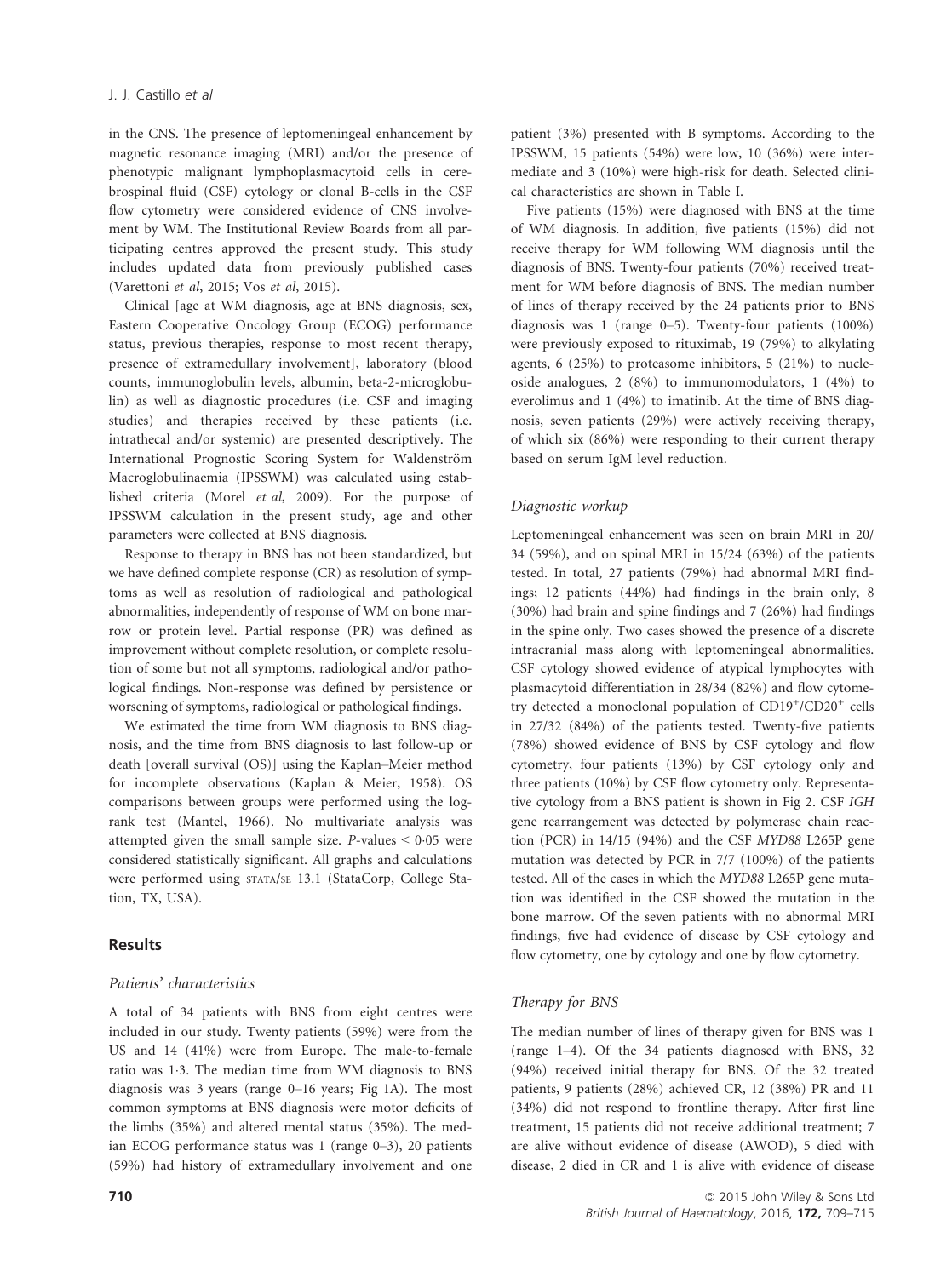Bing-Neel Syndrome



Fig 1. (A) Time in years from Waldenström macroglobulinaemia diagnosis to diagnosis of Bing-Neel syndrome (BNS), and overall survival estimates for  $(B)$  the whole cohort, and according to  $(C)$  age,  $(D)$  previous treatments for Waldenström macroglobulinaemia (WM),  $(E)$  platelet count, and (F) use of rituximab for BNS therapy. 95% CI, 95% confidence interval.

(AWD). Seventeen patients (53%) received second line therapy: 4 (24%) achieved CR, 4 (24%) PR and 9 (52%) did not respond to therapy. Of these patients, 9 did not receive additional treatment; 4 are AWD, 3 are AWOD and 2 died with disease. Eight patients (25%) received third line therapy; of those, 3 patients (38%) achieved CR, 3 (38%) PR and 2 (25%) did not respond. Of these, 7 patients did not receive additional treatment; 2 died with disease, 3 are AWD, 1 is AWOD and 1 died in CR. One patient has received fourth line therapy, and is currently in CR. A list of the regimens used to treat BNS and rates of response is shown in Table II. Three patients underwent autologous stem cell transplantation (SCT) for BNS; one achieved CR and is AWOD, one achieved CR but later progressed and died from BNS, and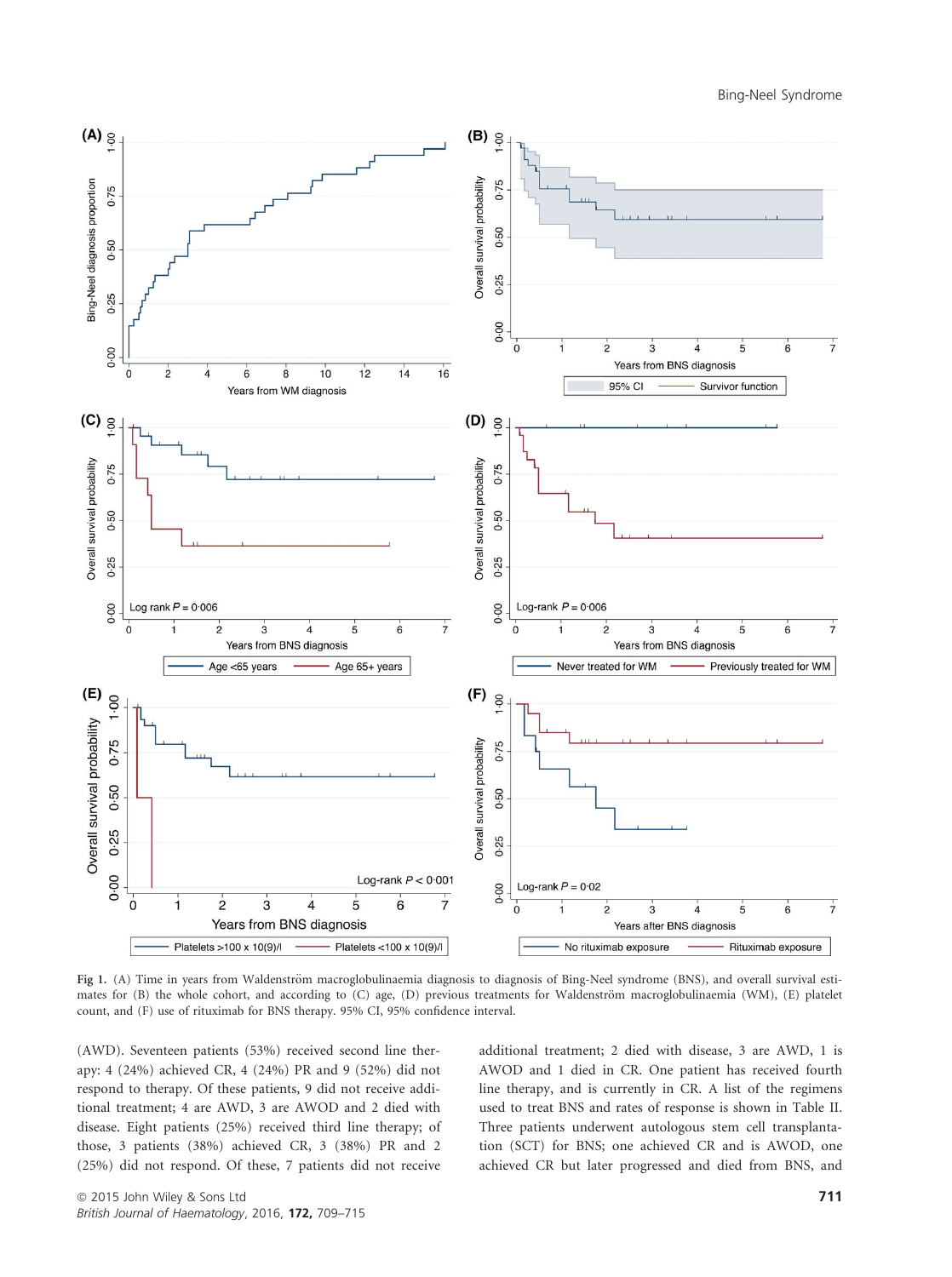## J. J. Castillo et al

Table I. Selected clinical characteristics of 34 patients at the time of diagnosis of Bing-Neel syndrome.

| Characteristic                                  | Median (range) or<br>$N$ positive/ $N$ tested $(\% )$ |  |  |
|-------------------------------------------------|-------------------------------------------------------|--|--|
| Continuous variables                            |                                                       |  |  |
| Age at WM diagnosis (years)                     | $56(38-74)$                                           |  |  |
| Age at BNS diagnosis (years)                    | $62(39 - 76)$                                         |  |  |
| Immunoglobulin $M$ (g/l)                        | $13.1 (0.3 - 59.4)$                                   |  |  |
| Immunoglobulin G (g/l)                          | $6.9(2.2-15.5)$                                       |  |  |
| Immunoglobulin $A$ (g/l)                        | $0.6(0.1-2.0)$                                        |  |  |
| Categorical variables                           |                                                       |  |  |
| Male sex                                        | 19/34 (56%)                                           |  |  |
| Haemoglobin $\leq$ 115 g/l                      | 12/33(36%)                                            |  |  |
| Platelet count <100 $\times$ 10 <sup>9</sup> /l | 2/33(6%)                                              |  |  |
| Beta-2-microglobulin $>3$ mg/l                  | 12/23 (52%)                                           |  |  |
| Kappa light chain                               | 22/34 (65%)                                           |  |  |
| Lambda light chain                              | 11/34 (32%)                                           |  |  |
| No light chain                                  | 1/34(3%)                                              |  |  |
| Extramedullary involvement                      |                                                       |  |  |
| Lymphadenopathy                                 | 14/34 (41%)                                           |  |  |
| Skeletal bone                                   | 3/34(9%)                                              |  |  |
| Eye and orbit                                   | 2/34(6%)                                              |  |  |
| Liver and spleen                                | 2/34(6%)                                              |  |  |
| Ovary                                           | 1/34(3%)                                              |  |  |
| Para-spinal soft tissue                         | 1/34(3%)                                              |  |  |
| Subcutaneous                                    | 1/34(3%)                                              |  |  |
| Symptoms at BNS diagnosis                       |                                                       |  |  |
| Limb motor deficits                             | 12/34 (35%)                                           |  |  |
| Altered mental status                           | 12/34 (35%)                                           |  |  |
| Cranial nerve symptoms                          | 10/34 (29%)                                           |  |  |
| Peripheral neuropathy                           | 4/34(12%)                                             |  |  |
| Headaches                                       | 4/34(12%)                                             |  |  |
| Seizures                                        | 4/34 (12%)                                            |  |  |
| Unsteady gait                                   | 4/34(12%)                                             |  |  |
| Limb pain                                       | 2/34(6%)                                              |  |  |

WM, Waldenström macroglobulinaemia; BNS, Bing-Neel syndrome.

one did not respond but then achieved CR with high-dose methotrexate and rituximab followed by allogeneic SCT.

#### Survival analysis

After a median follow-up of 30 months, 13 patients (38%) had died and the estimated 3-year OS rate was 59% (95% CI 39–75%; Fig 1B). The most common cause of death was BNS progression in 10 patients (77%). At the time of this report, there were data on evidence of disease in 17 out of 21 of the survivors, of which 8 (47%) have clinical, radiological and/or pathological evidence of disease. In the univariate survival analysis, age ≥65 years, previous treatment for WM prior to BNS diagnosis, and platelet count <100  $\times$  10<sup>9</sup>/l were associated with worse OS. Kaplan–Meier OS estimates are shown in Fig 1C–E. Sex, other extramedullary disease, haemoglobin >115 g/l, beta-2-microglobulin >3 mg/l, ECOG performance status >1, light chain subtype and IPSSWM



Fig 2. Cytological appearance of Waldenström macroglobulinaemia cells in the cerebrospinal fluid  $(400\times)$ .

Table II. Therapies and rates of response in patients with Bing-Neel syndrome.

| Therapies                   | N(%)   | CR(%)  | PR (%) | NR(%)  |
|-----------------------------|--------|--------|--------|--------|
| First line $(n = 32)$       |        |        |        |        |
| HDMTX-based                 | 13(41) | 2(15)  | 6 (46) | 5(38)  |
| Intrathecal-based           | 6 (19) | 1(17)  | 2(33)  | 3(50)  |
| HDMTX+HIDAC-based           | 5(16)  | 4(80)  |        | 1(20)  |
| Fludarabine-based           | 3(9)   | 1(33)  | 2(67)  |        |
| Bendamustine-based          | 2(6)   |        | 2(100) |        |
| Other regimens $*$          | 3(9)   | 1(33)  |        | 2(67)  |
| Second line ( $n = 17$ )    |        |        |        |        |
| Intrathecal-based           | 6(35)  |        | 3(50)  | 3(50)  |
| HDMTX-based                 | 2(12)  | 1(50)  |        | 1(50)  |
| HIDAC-based                 | 2(12)  | 1(50)  |        | 1(50)  |
| Bendamustine-based          | 2(12)  |        | 1(50)  | 1(50)  |
| Fludarabine-based           | 1(6)   | 1(100) |        |        |
| Other†                      | 4(24)  |        |        | 2(100) |
| Third line $(n = 8)$        |        |        |        |        |
| Bendamustine                | 3(38)  | 1(33)  | 1(33)  | 1(33)  |
| Fludarabine                 | 2(25)  | 1(50)  |        | 1(50)  |
| Ibrutinib                   | 2(25)  |        | 2(100) |        |
| Other regimens <sup>†</sup> | 1(13)  | 1(100) |        |        |

CR, complete response; PR, partial response; NR, no response; HDMTX, high-dose methotrexate; HIDAC, high-dose cytarabine.

\*Other regimens include: R-ICE (rituximab, ifosfamide, carboplatin, etoposide); R-DHAP (rituximab, cytarabine, cisplatin, dexamethasone); and radiotherapy only.

†Other regimens include: hyperCVAD (hyperfractionated cyclophosphamide, vincristine, doxorubicin, dexamethasone); pemetrexed; dexamethasone and rituximab; and radiotherapy alone. ‡Other regimens include: radiotherapy alone.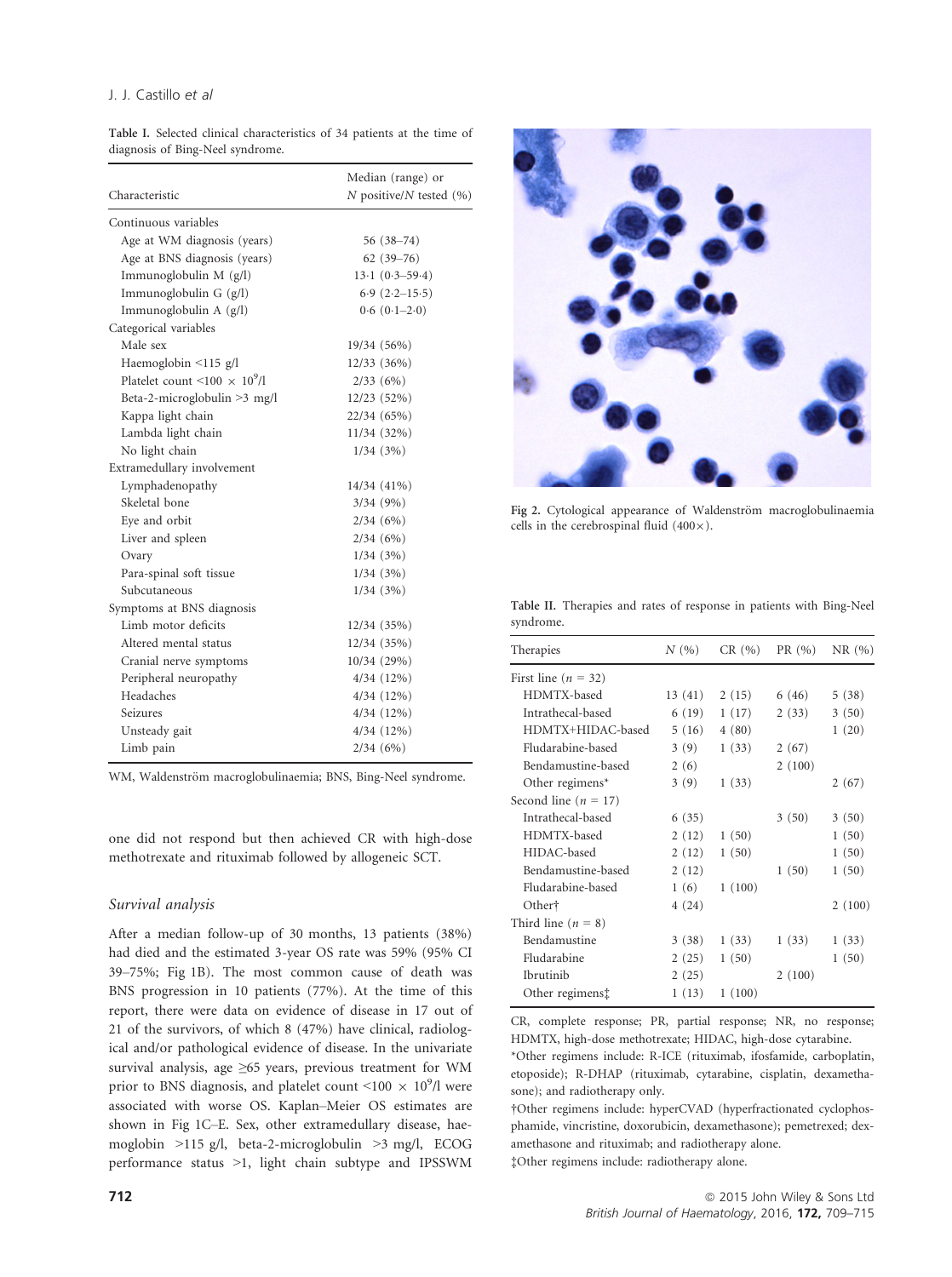were not associated with better or worse OS. With regard to therapy, the use of rituximab at any point during therapy for BNS was associated with better OS than not receiving rituximab (Fig 1F). Systemic methotrexate, systemic cytarabine, bendamustine, fludarabine, intrathecal chemotherapy and radiotherapy were not associated with OS (data not shown).

#### **Discussion**

Bing and Neel (1936) described two patients with a rapid neurological deterioration in the setting of macroglobulinaemia. Interestingly, these cases were reported 8 years before the seminal report by Jan Waldenström (1944). The data available have been limited to case reports and small case series (Grewal et al, 2009; Malkani et al, 2010; Abdallah et al, 2013; Poulain et al, 2014; Cuenca Hernandez et al, 2015; Vos et al, 2015), although a large case series has recently been published (Simon et al, 2015). A literature review found that several socalled BNS cases were actually cases of transformation to large cell lymphoma, hyperviscosity, peripheral neuropathy and/or cases of primary CNS lymphoma (PCNSL) (Fintelmann et al, 2009). Herein, we present the results of a multi-centre retrospective study aimed at describing the characteristics and outcomes of 34 patients with bona fide radiological and pathological evidence of CNS involvement by WM.

Our most salient results can be summarized as follows: (i) the median time from WM diagnosis to BNS diagnosis is 3 years, although in one quarter of the patients the diagnosis of BNS was made at the time of WM diagnosis; (ii) onethird of the patients were receiving and responding to active therapy for WM at the time of BNS diagnosis; (iii) most patients with BNS received therapy with combination of systemic and intrathecal chemotherapy, rituximab, novel agents and radiotherapy, although regimens were diverse, which is not unexpected given the lack of standardized treatment approaches for BNS; (iv) responses were seen with any line of therapy; (v) the 3-year OS rate was 59% with most deaths occurring within 2 years of BNS diagnosis; (vi) adverse prognostic factors were age >65 years, previous treatment for WM and platelet count <100  $\times$  10<sup>9</sup>/l; and (vii) 40% of BNS survivors have evidence of persistent disease.

A recent French study presented data on 44 patients with BNS (Simon et al, 2015). Similarities between studies include a large proportion of patients with primary BNS (BNS detected at the time of WM diagnosis), diagnostic workup consisting of CSF cytology and flow cytometry as well as neuroimaging, the lack of uniformity on treatment approaches, most of the deaths occurred within 2 years of diagnosis and that there are a substantial proportion of BNS survivors. Our study provides additional insights on potential prognostic factors and persistence of disease in BNS survivors.

Bing-Neel syndrome is indeed a rare complication of WM that can be seen at any time during the course of the disease. Although half of the patients with WM developed BNS within 3 years of diagnosis, 18% of WM patients in our cohort developed BNS >10 years after WM diagnosis. Little is known about potential risk factors for the development of BNS. Given the probable low incidence, larger studies would need to be undertaken to evaluate risk factors in a reliable manner. Interestingly, some patients developed BNS while undergoing treatment for WM. This is not entirely unexpected given that most of the agents routinely used to treat WM might not achieve therapeutic levels in the CSF.

Patients with WM who develop BNS can have protean clinical presentations and, in this study, the most frequent reported symptoms were unexplained limb weakness, altered mental status and/or cranial nerve palsies. Diagnostic modalities in our cohort included brain and spinal MRI with gadolinium enhancement, and large volume lumbar puncture (i.e. 10–15 cc of CSF) for cytology, flow cytometry and molecular studies, including PCR assays for IGH gene rearrangement and MYD88 L265P gene mutation. Approximately 90–95% of patients with WM carry the MYD88 L265P gene mutation in the malignant cells, which can be detected using Sanger sequencing or allele-specific PCR assays (Treon et al, 2012). PCR assays can also be used to detect the presence of the mutation in the CSF of WM patients with suspected BNS (Poulain et al, 2014). In our cohort, the MYD88 L265P mutation was detected in all the patients tested by PCR assay. However, it is possible that WM cells, being small lymphocytes, can gain access to the CNS without causing BNS. Therefore, whether neurologically asymptomatic WM patients carry low levels of the MYD88 L265P mutation in the CSF is unknown at this time. Based on this, the presence of low levels of MYD88 L265P mutation burden in the CSF should not be confirmatory of BNS in asymptomatic patients or with low suspicion of BNS. Although it is possible that the detection of low levels of MYD88 mutation by PCR in the CSF could be a consequence of blood contamination, MYD88 mutation is usually undetectable in the peripheral blood of WM patients who have been previously treated (Xu et al, 2014).

The treatment for BNS in our cohort was not uniform, which is a reflection of the lack of standardization. It is difficult to recommend one therapy over another based on the limitations of our study. High-dose methotrexate has been the standard of care for patients with PCNSL (Rubenstein et al, 2013), but has been associated with high rates of toxicity and, in our cohort, did not seem to provide benefit in response or survival. Cytarabine can also cross the bloodbrain barrier although, when used at high doses, it can induce incompletely reversible neurological deficits (Baker et al, 1991). There is evidence that nucleoside analogues can penetrate into the CNS (Cheson et al, 1994). Fludarabine, when given systemically, has shown efficacy in patients with CNS involvement by chronic lymphocytic leukaemia (Elliott et al, 1999; Knop et al, 2005), and a recent report has shown a high rate of response in patients with BNS (Vos et al, 2015). Similarly, bendamustine has shown CNS penetration in animal models, and has shown activity in patients with PCNSL (Cheson & Rummel, 2009; Chamberlain, 2014). A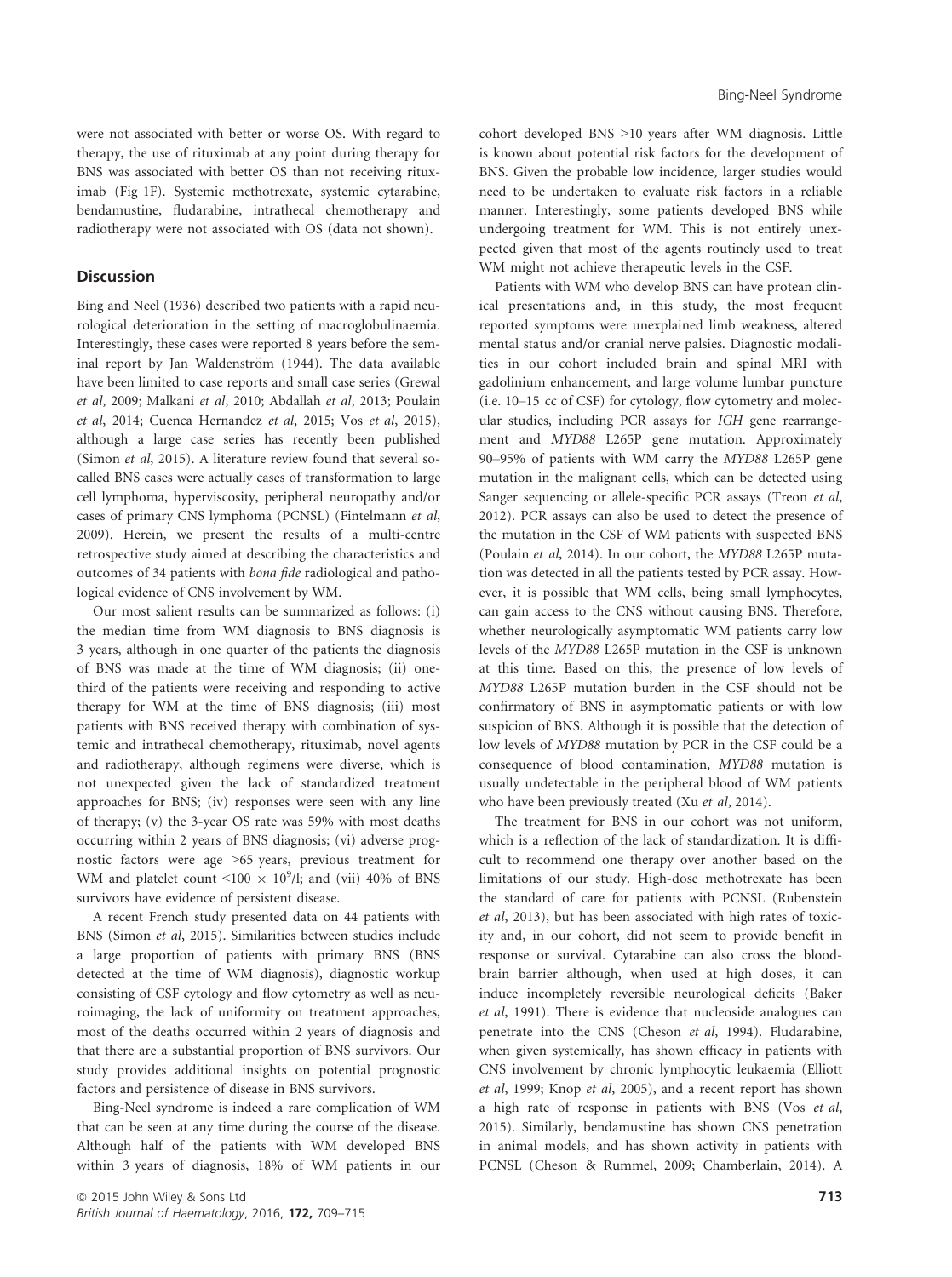recent case report showed response to bendamustine in a patient with BNS (Varettoni et al, 2015). Also, there is evidence that ibrutinib can cross into the CNS (Bernard et al, 2014); this drug induced a response in two patients treated in our cohort. Finally, rituximab might be of benefit in patients with BNS. Although rituximab has a large molecular size and questionable brain penetration, it has demonstrated benefit in combination with other agents in newly diagnosed PCNSL in a randomized trial (Ferreri et al, 2015), and also as single agent and in combination in recurrent PCNSL (Chamberlain & Johnston, 2010; Batchelor et al, 2011; Nayak et al, 2013). In addition, intrathecal administration of rituximab is feasible, with proved efficacy in selected cases (Rubenstein et al, 2007). Based on our limited experience, agents such as bendamustine, fludarabine and ibrutinib have shown glimpses of efficacy. Indeed, prospective studies are needed to identify safe and effective therapies, which will be difficult to pursue given the rarity of BNS.

The survival analysis shows that all deaths occurred within 2 years of BNS diagnosis but follow-up continues. Also, 40% of the survivors showed persistence of disease. In all, this finding potentially suggests two distinct biological behaviours. On one hand, some BNS patients would have an aggressive disease that will result in their demise. On the other hand, some patients might have indolent disease that will not cause death but will persist. Adverse prognostic factors in BNS include older age, thrombocytopenia and previous therapy for WM. Additional studies are needed to confirm these findings.

Our study carries a series of weaknesses. This is a retrospective study, which can suffer from selection bias although the included patients were consecutive. Given the small sample, there might be a high rate of false positive and falsely negative results. There was some degree of missing data, which is common in this type of study, however the missing data appeared random. Additionally, defined response criteria have not yet been developed for this disease, and we used a combination of radiographic, pathological and clinical findings to assess response. Finally, although no strong recommendations can be made at this time regarding best therapy, let our study be an effort to bring BNS to the attention of practitioners and scientists.

in patients who are responding to systemic therapy. The treatment of BNS has not been standardized and prospective studies are warranted. Most of the deaths due to BNS progression occur within 2 years of BNS diagnosis, and many of the survivors show persistence of disease. Multi-institutional collaboration could be the answer to improving outcomes in patients with BNS.

## Acknowledgements

Portions of this research have been presented at the 2014 American Society of Hematology Annual Meeting, in San Francisco, CA, and at the 2015 International Conference on Malignant Lymphoma, in Lugano, Switzerland.

## Author contributions

JJC, SPT designed the study. All the authors provided the subjects for the study, analysed the data and approved the final manuscript.

## Conflicts of interest

JJC: Advisory Board: Gilead Sciences. Consultancy: Biogen Idec, Otsuka Pharmaceuticals. Research funding: Gilead Sciences, Millennium Pharmaceuticals, Pharmacyclics. SD: Honoraria: Janssen. MPL: Advisory Board: CSL Behring, Baxter Pharmaceuticals. Research funding: CSL Behring. Speaker: CSL Behring, Grifols, Kedrion. Honoraria: CSL Behring, Grifols. MCM: Consultancy: Amgen, Celgene, Janssen Cilag. AT: No conflict of interest to disclose. FL: Research funding: Teva Pharmaceuticals. MLP: No conflict of interest to disclose. MV: No conflict of interest to disclose. RGS: Honoraria: Novartis, Amgen, Millennium Pharmaceuticals. Research funding: Novartis. Advisory Board: Amgen. SW: No conflict of interest to disclose. LN: No conflict of interest to disclose. EQL: Consultancy: Genentech. MLR: Consultancy: N-Of-One Therapeutics. ADN: No conflict of interest to disclose. IMG: Advisory Board: Bristol-Myers-Squibb, Celgene, Novartis, Takeda. SPT: Research funding, consulting fees, and/or speaking honoraria from Janssen, Onyx, Pharmacyclics, Gilead Sciences.

#### Conclusion

Bing-Neel syndrome is a rare complication of WM that can occur at any time during the course of the disease and even

> primary CNS lymphoma. Neurology, 76, 929– 930.

Bernard, S., Goldwirt, L., Amorim, S., Brice, P., Briere, J., Sauvageon, H. & Thieblemont, C. (2014) Promising results of ibrutinib in three patients with secondary central nervous system mantle cell lymphoma. Blood (ASH Annual Meeting Abstracts), 124, 3105.

## References

Abdallah, A.O., Atrash, S., Muzaffar, J., Abdallah, M., Kumar, M., Van Rhee, F. & Barlogie, B. (2013) Successful treatment of Bing-Neel syndrome using intrathecal chemotherapy and systemic combination chemotherapy followed by BEAM auto-transplant: a case report and review of literature. Clinical Lymphoma, Myeloma & Leukemia, 13, 502–506.

- Baker, W.J., Royer, Jr, G.L. & Weiss, R.B. (1991) Cytarabine and neurologic toxicity. Journal of Clinical Oncology, 9, 679–693.
- Batchelor, T.T., Grossman, S.A., Mikkelsen, T., Ye, X., Desideri, S. & Lesser, G.J. (2011) Rituximab monotherapy for patients with recurrent

**714 2015 John Wiley & Sons Ltd** British Journal of Haematology, 2016, 172, 709-715